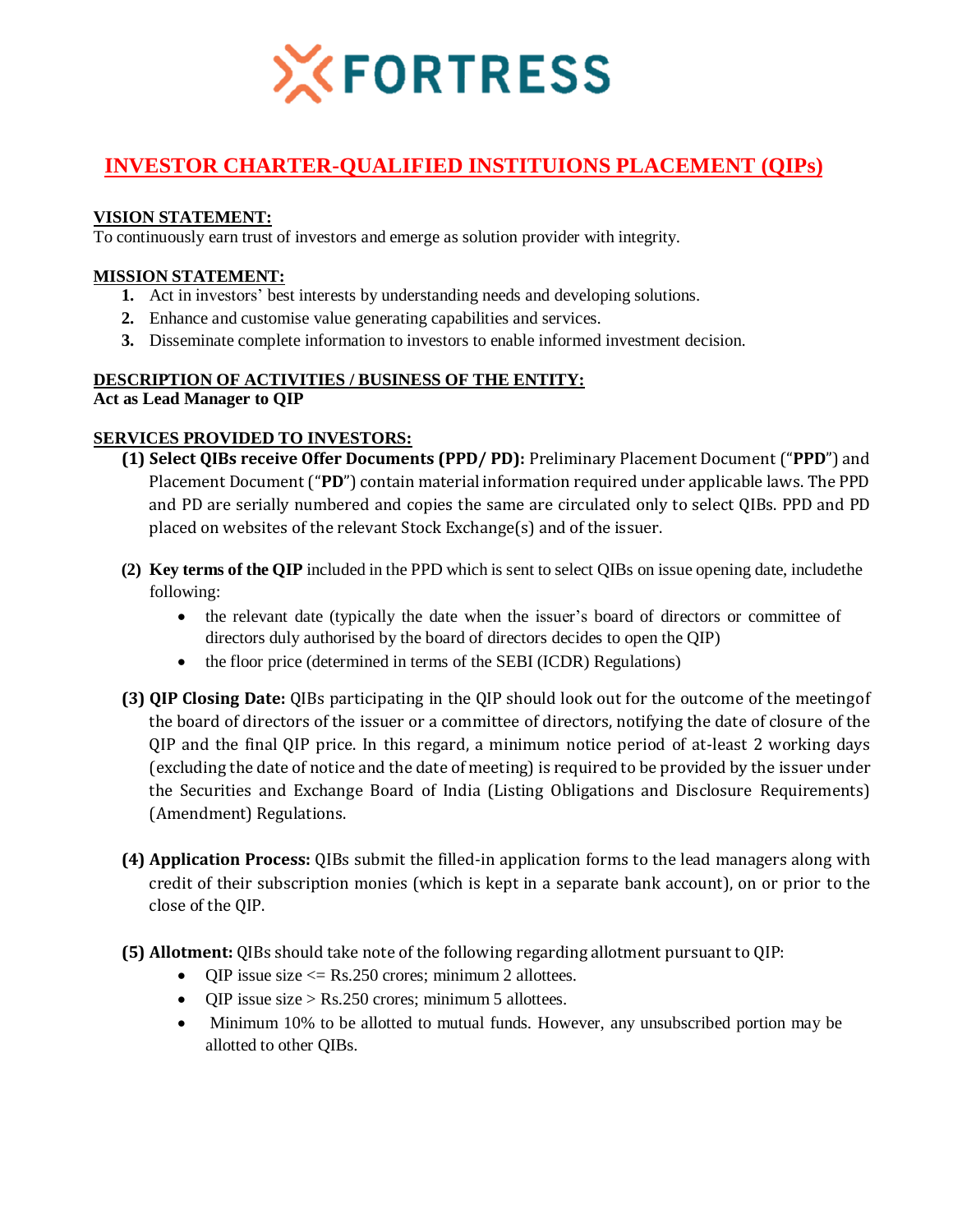

- No allotment, either directly or indirectly, to any QIB who is a promoter or any person related to the promoters of the issuer.
- No individual allottee is allowed to have more than 50% of the total amount issued.
- QIB under the same group/ under same control is considered as single allottee.
- On approval of the allotment by the board of directors of the issuer/ committee of directors, QIBs which have received allotment in the QIP receive a serially numbered PD(including the final QIP price, issue period details etc.) and confirmation of allotment note (CAN). Thereafter, the credit of shares to successful allottees takes place.

#### **(6) Disclosure of list of investors** in the PD and Stock Exchange websites:

- Names of the allottees and the percentage of their post-issue shareholding is disclosed in the PD.
- The names of the allottees are also be mentioned in PAS-3 (ROC form for allotment to be filed by the Company).
- In case, any QIB belonging to the same group/ under same control is allotted more than 5% of the equity shares, their names along with the number of equity shares allotted are disclosed on the websites of the stock exchanges
- **(7) Restrictions on Transferability:** QIBs should note that specified securities issued under a QIP are subject to lock-in for 1 year, unless sold on the floor of stock exchange.

|                | <b>TIMELINES - QIPs</b>                                            |                                                                                                                 |                                                                                                                                                                            |  |  |  |  |
|----------------|--------------------------------------------------------------------|-----------------------------------------------------------------------------------------------------------------|----------------------------------------------------------------------------------------------------------------------------------------------------------------------------|--|--|--|--|
| Sr.<br>No.     | <b>Activity</b>                                                    | <b>Timeline for which</b><br>activity takes place                                                               | Information where available/<br><b>Remarks</b>                                                                                                                             |  |  |  |  |
| $\mathbf{1}$   | Issue opening date                                                 | Typically the same day<br>when Issuer's Board/<br>Committee decides to<br>open the issue                        | Websites of Stock Exchanges; Also<br>disclosed in the PPD, PD                                                                                                              |  |  |  |  |
| $\overline{2}$ | Availability of PPD                                                | Typically available on<br>the same day as when the<br>Issuer's Board/<br>Committee decides to<br>open the issue | <b>BRLMs</b> circulate serially<br>numbered copies of the PPD to<br>select QIB investors; Copies of<br>PPD also available in the websites<br>of Stock Exchanges and Issuer |  |  |  |  |
| 3              | Availability of details<br>of Lead Managers,<br><b>Escrow Bank</b> | Part of PPD, PD,<br><b>Application Form</b>                                                                     | Details available in PPD, PD,<br><b>Application Form</b>                                                                                                                   |  |  |  |  |
| $\overline{4}$ | Availability of the<br>Floor Price, key terms<br>of the issue etc. | Part of PPD, PD                                                                                                 | Floor Price typically disclosed in<br>the outcome to the Board/<br>Committee meeting. Floor Price,<br>key terms etc. disclosed in the<br>PPD, PD                           |  |  |  |  |
| 5              | Availability of<br>application forms                               | No later than issue<br>closing                                                                                  | BRLMs circulate application forms<br>to select investors; Sample<br>application form is sometimes also<br>available in the PPD                                             |  |  |  |  |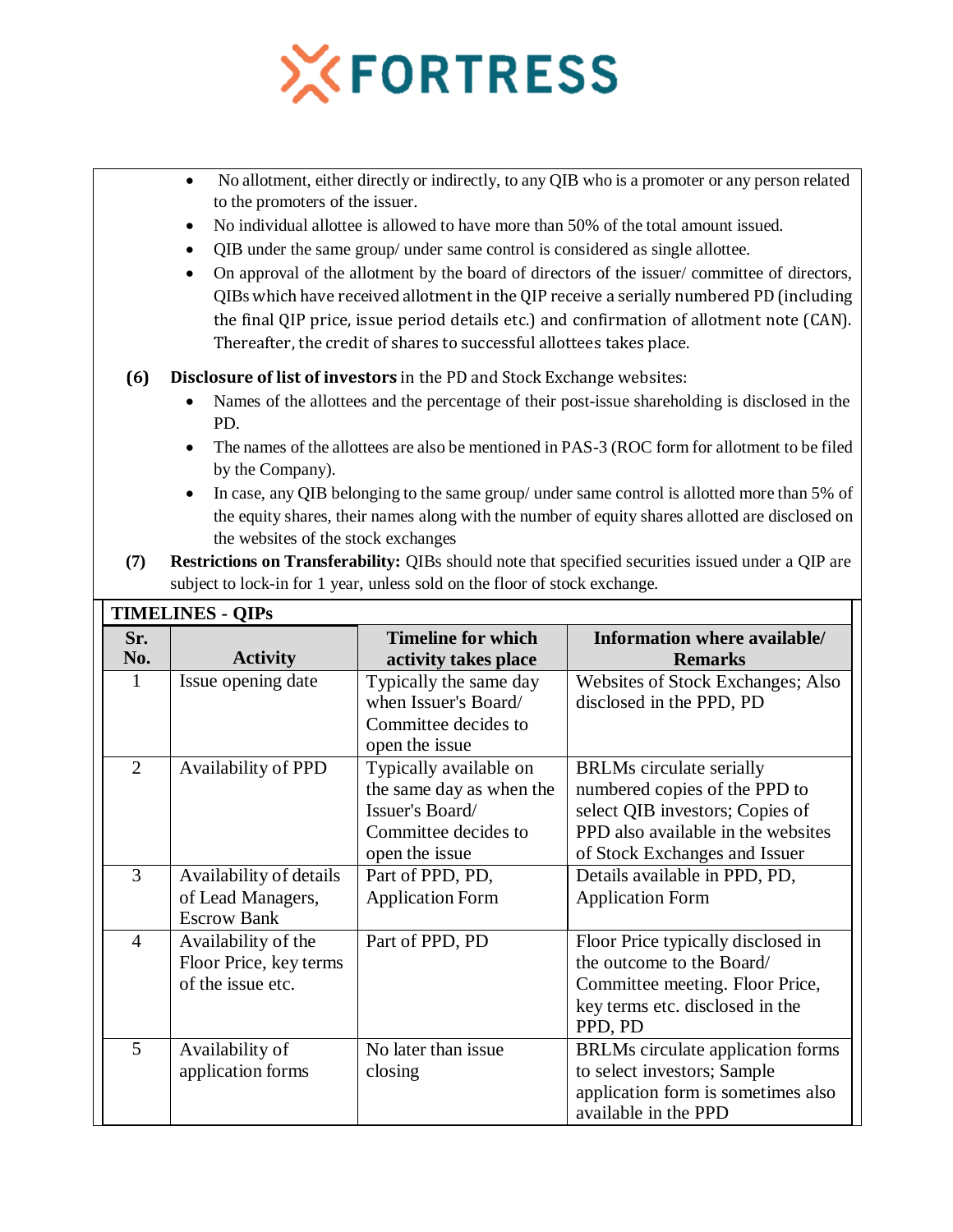

| 6  | Submission of filled-<br>in application forms<br>and subscription<br>monies                                                     | No later than issue<br>closing                                                                        | Application forms submitted by<br>QIB investors to BRLMs;<br>Subscription monies credited to a<br>separate bank account, as per<br>details provided to the QIB<br>investors                                                                                                    |
|----|---------------------------------------------------------------------------------------------------------------------------------|-------------------------------------------------------------------------------------------------------|--------------------------------------------------------------------------------------------------------------------------------------------------------------------------------------------------------------------------------------------------------------------------------|
| 7  | Outcome of Issuer's<br><b>Board or Committee</b><br>meeting to decide<br>final QIP price;<br>Availability of final<br>QIP price | Post completion of the<br>Board/Committee<br>meeting                                                  | Websites of Stock Exchanges; QIP<br>price also disclosed in the PD and<br><b>CAN</b>                                                                                                                                                                                           |
| 8  | Issue closing date                                                                                                              | Typically the same date<br>as the Issuer's Board or<br>Committee meeting to<br>decide final QIP price | Websites of Stock Exchanges; Also<br>disclosed in the PD                                                                                                                                                                                                                       |
| 9  | Confirmation of<br><b>Allocation Note</b><br>(CAN) and serially<br>numbered PD sent to<br>successful allottees                  | Typically on the same<br>day as the issue closing<br>or the next day                                  | <b>BRLMs</b> to circulate serially<br>numbered CANs and PDs to<br>successful applicants; CAN<br>includes details of securities<br>allocated to each QIB applicant,<br>issue price and bid amount,<br>probable date of credit of securities<br>to the applicant's demat account |
| 10 | Availability of PD                                                                                                              | Typically on the same<br>day as the issue closing<br>or the next day                                  | <b>BRLMs</b> circulate serially<br>numbered copies of the PD to QIB<br>applicants which have received<br>allocation; Copies of PD also<br>available in the websites of Stock<br>Exchanges and Issuer                                                                           |
| 11 | List of allottees                                                                                                               | Part of PD                                                                                            | Included in PD and Form PAS-3<br>(ROC form for allotment to be filed<br>by the Issuer)                                                                                                                                                                                         |
| 12 | Board/Committee<br>meeting to approve<br>allotment                                                                              | Typically the same day<br>as circulation of CANs<br>and PD to successful<br>allottees                 | Outcome of meeting uploaded on<br>websites of Stock Exchanges                                                                                                                                                                                                                  |
| 13 | List of allottees<br>allotted more than 5%<br>of the securities<br>offered                                                      | Typically given together<br>with the outcome of<br><b>Board/Committee</b><br>meeting for allotment    | Websites of the Stock Exchanges                                                                                                                                                                                                                                                |
| 14 | Credit of securities to<br>demat accounts of<br>allottees                                                                       | Corporate action by<br>Issuer on the same day as                                                      | Confirmation of credit to allottees<br>through e-mail/ SMS by DP                                                                                                                                                                                                               |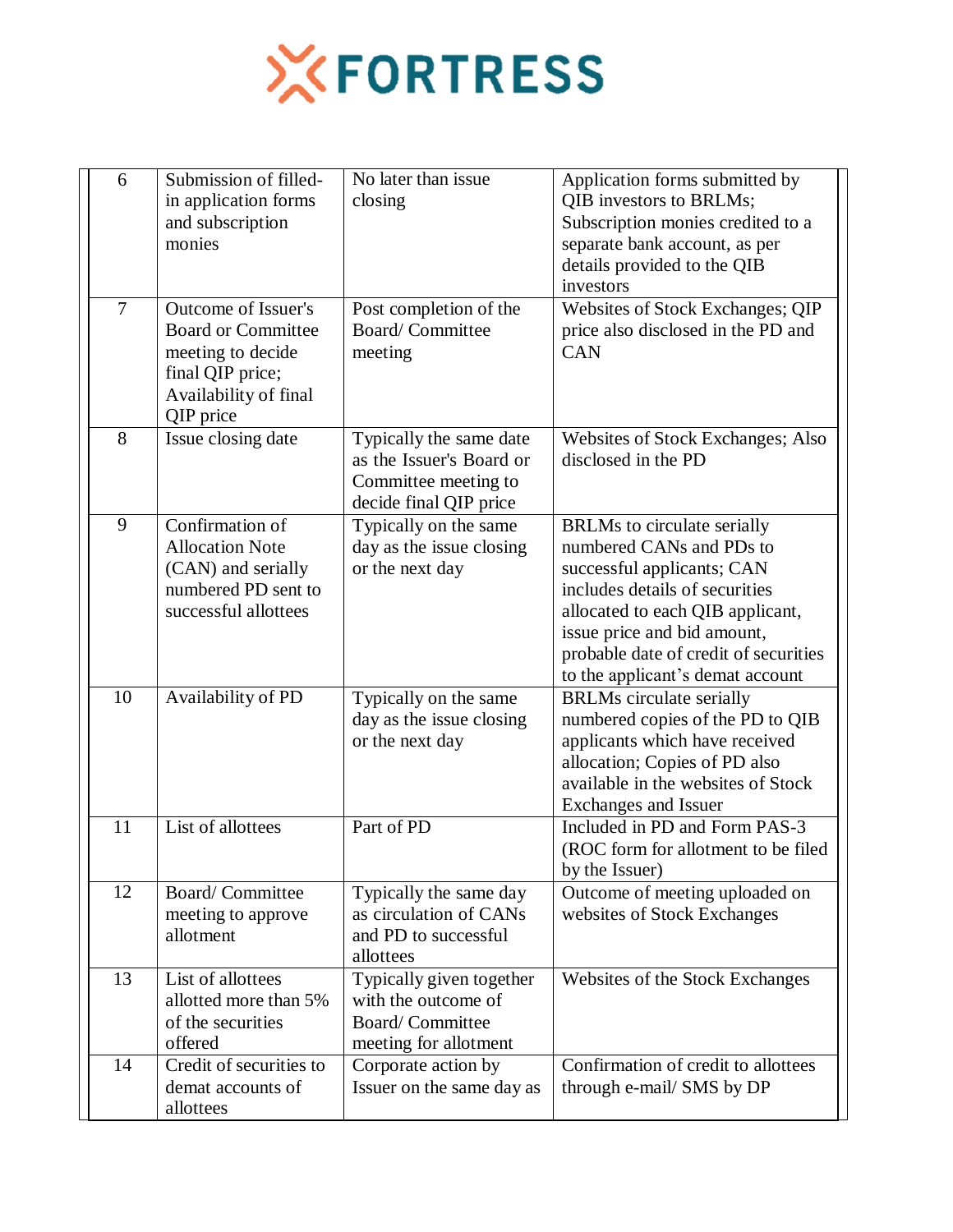

|    |                            | approval of allotment or<br>next working day                                                                                        |                                                         |
|----|----------------------------|-------------------------------------------------------------------------------------------------------------------------------------|---------------------------------------------------------|
| 15 | Commencement of<br>trading | Typically, application to<br>the Stock Exchanges is<br>made at the same time as<br>the corporate action for<br>credit of securities | Notices posted on websites of<br><b>Stock Exchanges</b> |

# **RIGHTS OF INVESTORS**

- **1.** Receive transferable and transmittable equity shares that rank *pari passu* in all respects with the existing equity shares of the Issuer Company.
- **2.** Receive PPD, PD, application form, CAN from the Issuer Company/ Lead Managers.
- **3.** Response to investor queries.
- **4.** All such rights as may be available to a shareholder of a listed public company under the Companies Act, the Memorandum of Association and the Articles of Association.

# **DO's and DON'Ts FOR INVESTORS**

#### **DO's:**

- **1.** Carefully read through and fully understand the PD, PD, application form, CAN and other issue related documents, and abide by the terms and conditions.
- **2.** Ensure accurate updation of demographic details with depositories including the address, name, investor status, bank account details, PAN, e-mails addresses, contact details etc.
- **3.** Ensure active demat/ broking account before investing, as securities will be allotted in dematerialized form.
- **4.** EnsEnsure valid QIB registration.
- **5.** Provide full and accurate information in duly filled-in application form.
- **6.** Review Stock Exchange website for the outcome of the meeting of the board/ committee of directors of the Issuer, notifying the date of closure of QIP, the final QIP price etc.
- **7.** Submit duly filled-in application forms to Lead Managers along with credit of the subscription monies, which is kept in a separate bank account on or prior to the close of QIP.
- **8.** Provide accurate information and investor details while making any query.

### **DON'Ts**

- **1.** Investors should not sell securities allotted in a QIP during the lock-in period, except on the floor of the Stock Exchanges.
- **2.** Investors should not trade in the securities allotted in a QIP, prior to the receipt of final listing and trading approvals from Stock Exchanges.
- **3.** Investors should not participate in the Issue, if the Investor is not an eligible QIB as defined under Regulation 2(1)(ss) of SEBI ICDR Regulations.
- **4.** Investors should not forward, circulate or distribute the application form, PPD, PD and CAN or any accompanying issue related documents sent to them to any third party.
- **5.** Investors cannot withdraw, modify, cancel or revise their application downwards after the Issue Closing Date.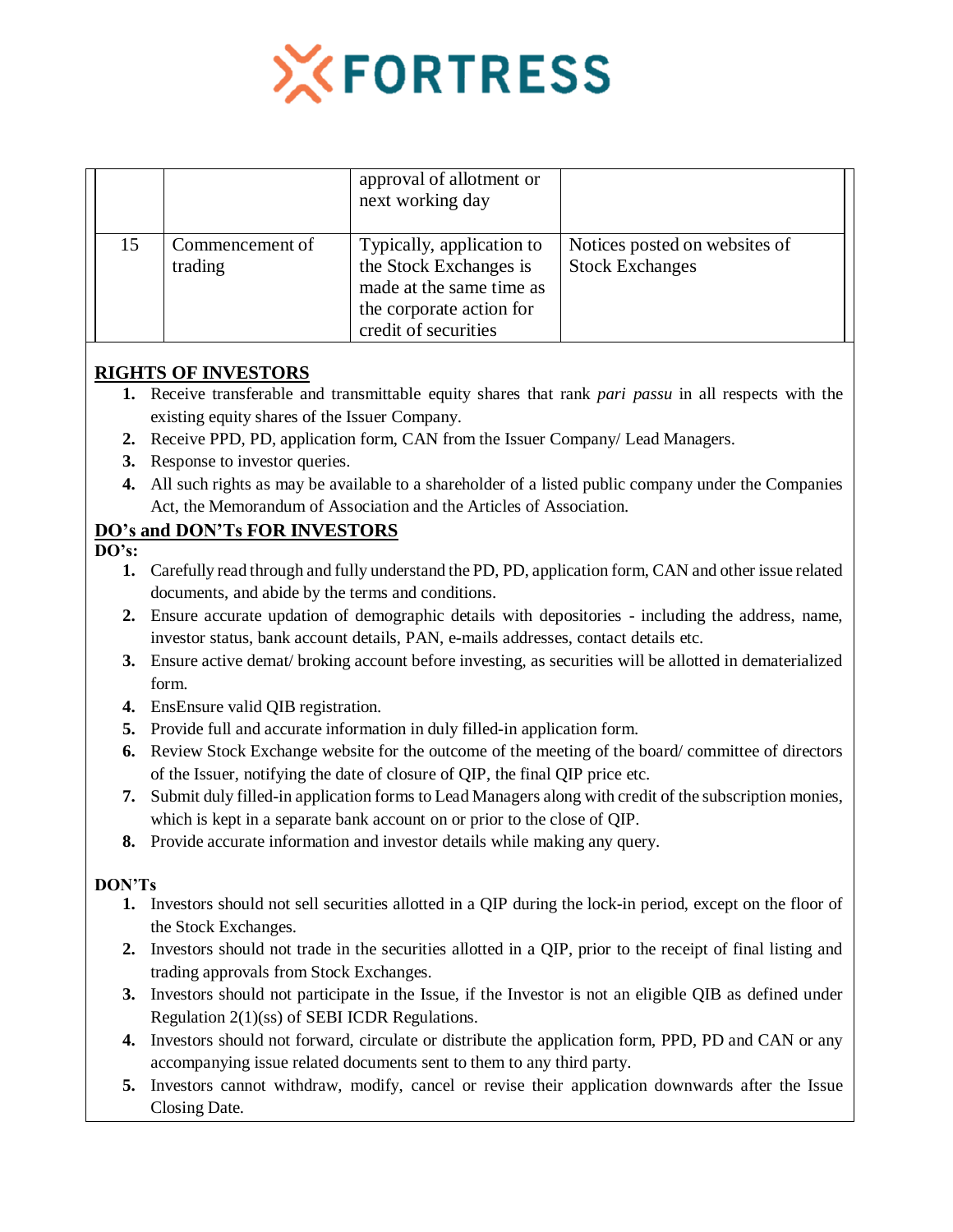# **XFORTRESS**



# **TIMELINES FOR RESOLUTION OF INVESTOR GRIEVANCES IN QIPs**

| Sr. No         | <b>Activity</b>                                                                                                                                                                   | No. of calendar days |  |
|----------------|-----------------------------------------------------------------------------------------------------------------------------------------------------------------------------------|----------------------|--|
|                | Investor grievance received by the lead manager                                                                                                                                   | T                    |  |
| 2              | Lead manager to identify the concerned person (company/<br>intermediary) and it shall be endeavoured to forward the<br>grievance to the said person on T day istelf               | $T+1$                |  |
| 3              | The company/ concerned intermediary to respond to the lead<br>manager with an acceptable reply                                                                                    | X                    |  |
| $\overline{4}$ | Investor may escalate the pending grievance, if any, to a senior<br>officer of the lead manager of rank of Vice President or above                                                | $T + 21$             |  |
| 5              | Lead manager, the company/ concerned intermediary/ies and<br>the investor shall exchange between themselves additional<br>information related to the grievance, wherever required | Between T and X      |  |
| 6              | LM to respond to the investor with the reply                                                                                                                                      | Upto $X+3$           |  |
| $\overline{7}$ | Best efforts will be undertaken by lead manager to respond to the grievance within $T+30$                                                                                         |                      |  |